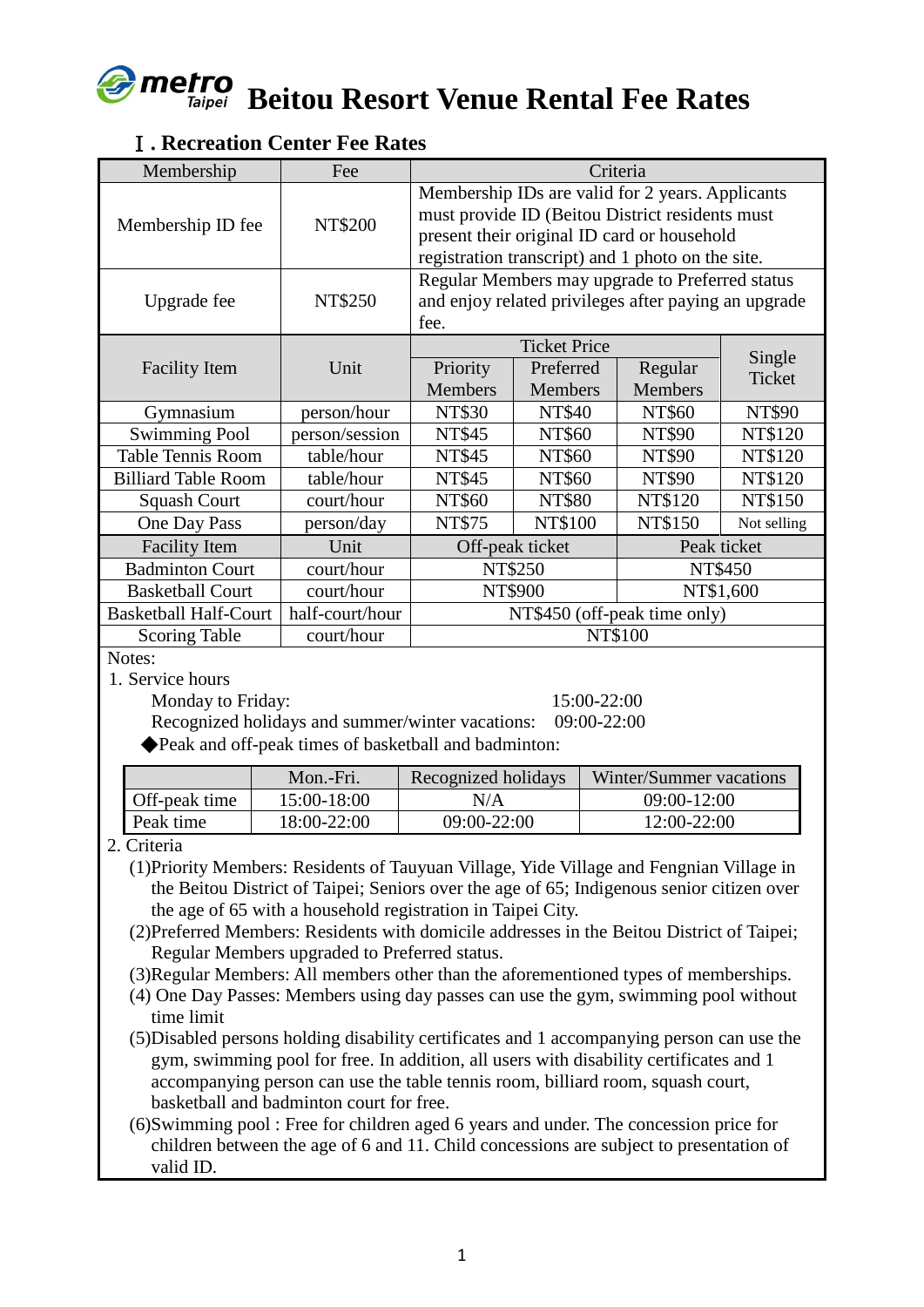

# **Beitou Resort Venue Rental Fee Rates**

#### Ⅱ**. Training Room Fee Rates**

| Rooms | Occupancy | Size (sqm)  | Fee                |
|-------|-----------|-------------|--------------------|
|       | 114       | 182         | NT\$10,000/4 hours |
|       | 180       | 360         | NT\$6,000/4 hours  |
|       | 105       | 182         | NT\$4,600/4 hours  |
|       | 60        | $99 - 116$  | NT\$3,200/4 hours  |
|       | 30        | $50 - 56$   | NT\$2,000/4 hours  |
|       | $30 - 40$ | $126 - 172$ | NT\$1,000/hour     |
|       |           |             |                    |

Notes:

1. Opening hours

(1) Mornings: 08:00-12:00

(2) Afternoons: 13:30-17:30

(3) Evenings: 18:00-22:00

2. Venue rental regulations

- (1)All parties applying to use the facilities of the resort shall make a 30% deposit of the total fee within 5 days of approval by the management. Application procedures and reservations are only considered complete upon receipt of the deposit. Usage fees for the facilities shall be settled in full before the usage date. Should the user fail to settle the fee before this date, the TRTC will forfeit the deposit unconditionally and cancel the reservation of the site.
- (2)The management does not provide any decoration services (including setting tables and chairs). Users must arrange tables and chairs by themselves within no more than 30 minutes. Users shall return the facilities in due time (including returning the facilities to their original condition).
- (3)Users may request extra time for decoration, rehearsal or extend usage time of the facilities by applying in advance with the management with additional payment corresponding to the extension time (charged by the hour. Usage under one hour is charged as one hour. Time exceeding one hour is charged according to the hourly rate).

| Room Type                                 | Deluxe<br>Suite | Quadruple<br>Room | Double<br>Room | Single<br>Room | Extra Bed |
|-------------------------------------------|-----------------|-------------------|----------------|----------------|-----------|
| Rooms                                     | $\overline{2}$  |                   | 34             | 5              |           |
| Rate per room<br>per night<br>$(JUN-OCT)$ | NT\$2,280       | NT\$1,980         | NT\$1,580      | NT\$1,180      | NT\$300   |
| Rate per room<br>per night<br>(NOV-MAY)   | NT\$2,000       | NT\$1,800         | NT\$1,400      | NT\$1,000      | NT\$300   |

# Ⅲ**. Dormitory Fee Rates**

Notes:

1. Dormitories are available to persons attending training, conferences or seminars held at the resort.

2. One light breakfast is included. During the stay, guests may use the swimming pool, and gym free of charge on presentation of their room card.